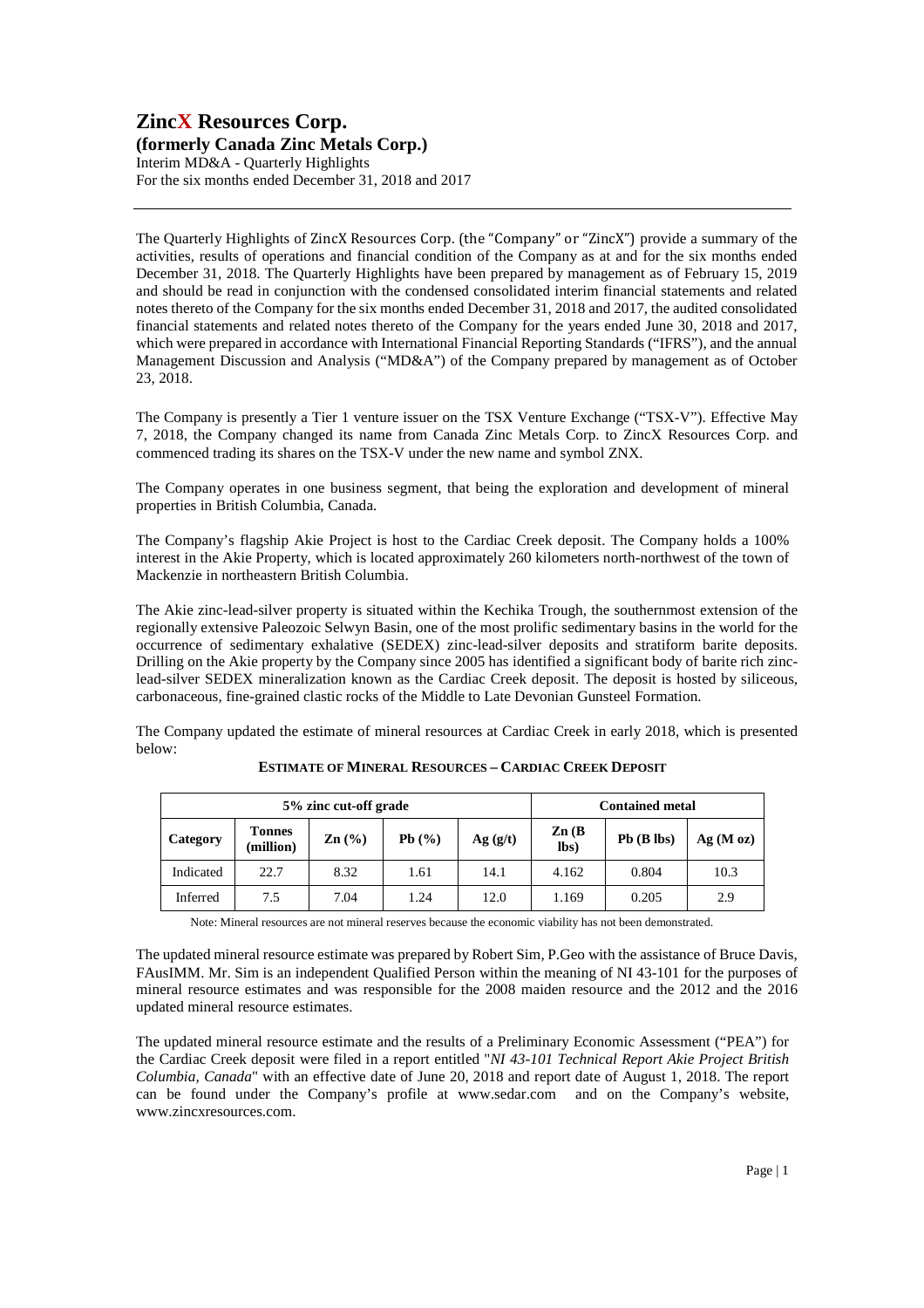### **ZincX Resources Corp. (formerly Canada Zinc Metals Corp.)**  Interim MD&A - Quarterly Highlights For the six months ended December 31, 2018 and 2017

The Kechika Regional Project consists of 10 propeties including the Pie, Yuen, Cirque East and Mt. Alcock properties extending northwest from the Akie property for approximately 140 kilometres along the strike of the highly prospective Gunsteel Formation shale; the main host rock for known SEDEX zinc-lead-silver deposits in the Kechika Trough of northeastern British Columbia.

The Pie, Yuen, Cirque East properties (known as the "Pie Properties") are the subject of a joint venture arrangement with Teck Resources Limited ("Teck") and its JV partner, Korea Zinc Co., Ltd. ("Korea Zinc") to jointly explore the Pie Properties on a 49%-51% joint venture basis, with Teck acting as the operator. Teck and Korea Zinc acquired 51% interest in the Pie Properties by incurring cumulative aggregate exploration expenditures of \$3,500,000 to December 31, 2017.

### **Overall performance**

Significant events and operating highlights for the six months ended December 31, 2018 and up to the date of these MD&A:

#### • **Preliminary Economic Assessment (PEA)**

In June 2018 the Company announced the completion of a PEA authored by JDS Energy & Mining Inc. of Vancouver, B.C. and in August 2018 filed a technical report on SEDAR and prepared in accordance with NI 43-101 Standards for its 100-per-cent-owned zinc-lead-silver Cardiac Creek deposit located on the Akie property in northeast British Columbia, Canada.

The PEA indicates that the Akie project is potentially economic and technically feasible. Management considers its completion a significant step in advancing the Cardiac Creek deposit to a production decision. The positive results outlined in the PEA demonstrate a robust, stand-alone base metal project with a large and potentially growing resource base complete with all-season access, good rail and road infrastructure, and amenable to conventional mining and milling practices common to similar projects. This project has significant exposure to zinc given the almost 10 to 1 zinc to lead ratio in payable metal production over life of mine.

The PEA envisions a conventional underground mine and concentrator operation with a small environmental footprint measuring approximately 20 hectares in size upon start-up, expanding to approximately 35 hectares at closure. The mine will have an average production rate of 4,000 tonnes per day (tpd) principally from long-hole stoping. Much of the waste rock and majority of the mill tailings will be placed back underground as cemented backfill. The rest of filtered tailings will be stacked in a surface filtered tailings facility, located near the mill. The mine will have an 18-year life with potential to extend the life-of-mine through resource expansion.

Economic Highlights of the PEA include:

- Estimated pre-tax NPV7% of **\$649M** (\$401M after-tax)
- Estimated pre-tax **35% IRR** (27% after-tax)
- Estimated pre-tax **2.6 year payback** (3.2 year payback after-tax)
- PEA contemplates a **4,000 tonne per day** underground mine and **3,000 tonne per day** concentrator with an **18-year** mine life
- Total mine production of **25.8 million tonnes** of which **19.7 million tonnes** are processed
- Initial CAPEX (excluding contingency) estimated at **\$256.7M;** total of **\$302.3M** including **\$45.7M** in contingency
- Payable metal production over life-of-mine is **3,268M lbs of zinc** & **362M lbs of lead**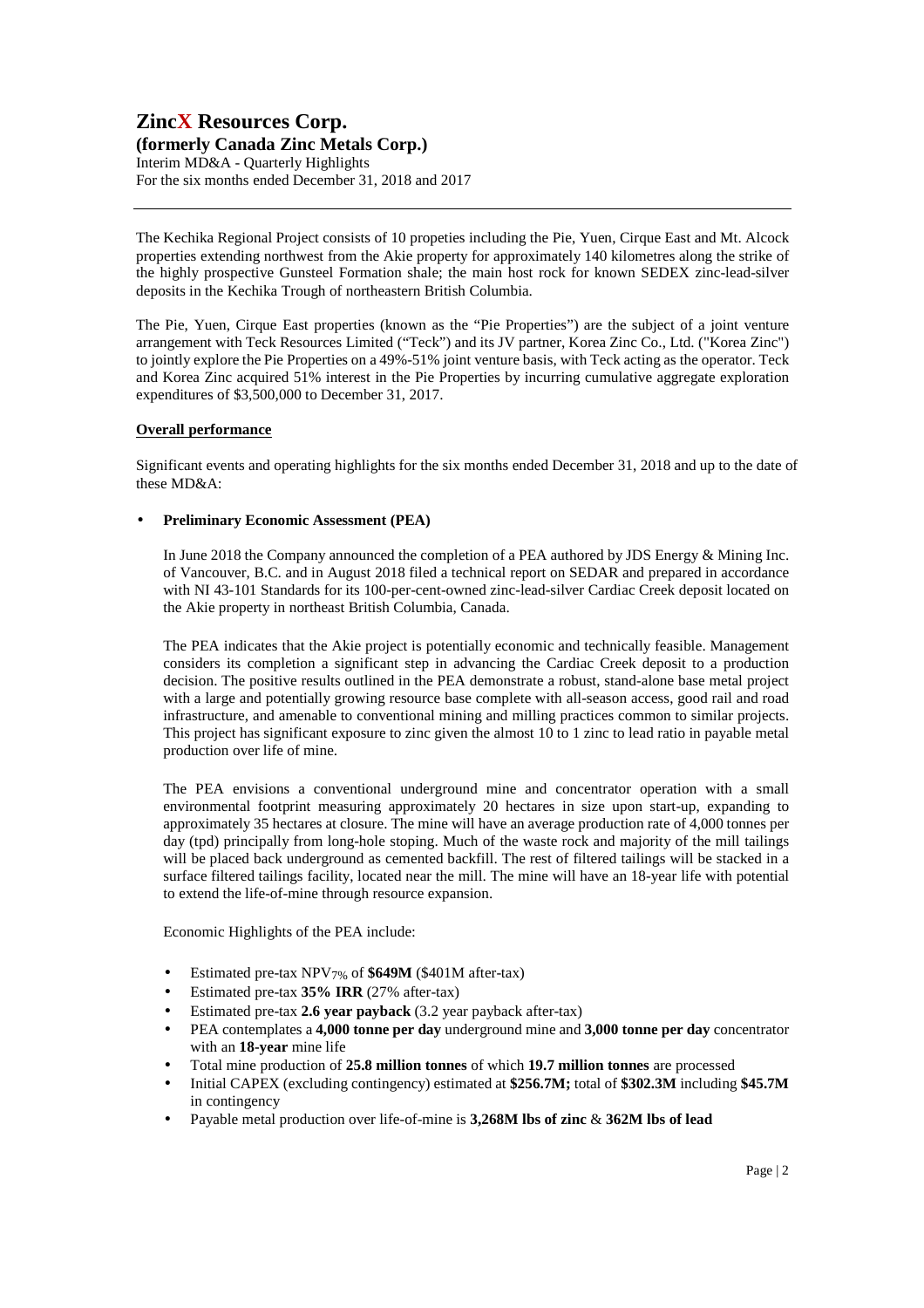**(formerly Canada Zinc Metals Corp.)** 

Interim MD&A - Quarterly Highlights For the six months ended December 31, 2018 and 2017

- Average annual production of **178M lbs of payable zinc** and **20M lbs of payable lead** at an all-in operating cost of **\$102.38/tonne milled**
- Total payable metal LOM is **\$3,960M;** or **\$201/tonne milled**
- Saleable zinc and lead concentrates with **no penalty elements** (**clean concentrate**)
- There are no net smelter royalties owed (**0% NSR**)
- **Opportunities** for **continued refinement** through additional studies including upgrading lead and silver recoveries and reducing operating costs
- The Cardiac Creek deposit remains **open at depth** with potential to **increase mine life**
- The Akie and Kechika Regional projects combined, offer **district-scale potential** for **new discoveries**

The Company will be working closely with its mining consultants and advisers to plot a course forward for the most cost-effective and efficient development of the Cardiac Creek deposit. The Company anticipates more detailed engineering assessments leading to a prefeasibility study. Mike Makarenko P.Eng, JDS Energy and Mining, is the designated Qualified Person as defined by National Instrument 43-101 and is responsible for the PEA technical information contained in this document.

### • **2018 Akie drilling program**

In early September 2018, the Company concluded its 2018 drilling program that commenced in June 2018. A total of 5 drill holes were successfully drilled on several property targets comprising 2,013 metres of diamond drilling.

2018 drill program highlights:

- First-ever drill test of the massive Sitka barite surface showing where previous channel sampling in 2013 returned high-grade zinc-lead assay results. The drilling has traced sphaleritebearing vein mineralisation approximately 100 metres below surface. The best interval from hole DDH A-18-144 returned 3.7% Zn over a width of 3.50 metres from a downhole depth of 168.1 to 171.5 metres, including 11.1 % Zn over a width of 0.9 metres. A lower interval from hole DDH A-18-145 from 196.7 to 201.8 metres returned 3.8% Zn over a width of 5.1 metres, including 11.3% Zn over 1.0 meter.
- Drill test of the southeastern strike extent of the Cardiac Creek deposit beyond the current limits of the resource model. Drilling encountered a thick hybrid zone of distal/proximal facies mineralisation from 280 metres to 448 metres that returned scattered anomalous Zn values. The interval from 507.94 to 514.98 metres returned zinc values reaching 0.53% and averaging 0.31% Zn over an apparent width of 7.04 metres.
- Drill test of the down dip extent of the north lead zone target where previous drilling intersected extensive intervals of bedded pyrite mineralization highly anomalous in zinc and lead. The hole returned anomalous zinc values ranging from 0.1% to 0.43% Zn in numerous intervals over a combined thickness of 125 metres from a downhole depth of 300 to 483 metres.
- Drill test of the projected Sitka mineralized target approximately 400 metres to the southeast of the Sitka showing. Quartz veining is present within the faulted contact between the Road River Group and the Kwadacha limestone that is similar to the mineralized veins observed in holes A-18-144 and A-18-145. The vein/fault zone hosts weathered sphalerite and visible seams of galena. Notable zinc results were intersected over 12.98 metres from 94.86 to 107.84 metres that returned 1.1% Zn including 3.5% Zn over 2.80 metres at a downhole depth of 95.8 metres.

A summary table of the results from the 2018 drilling program on the Cardiac Creek deposit can be seen below.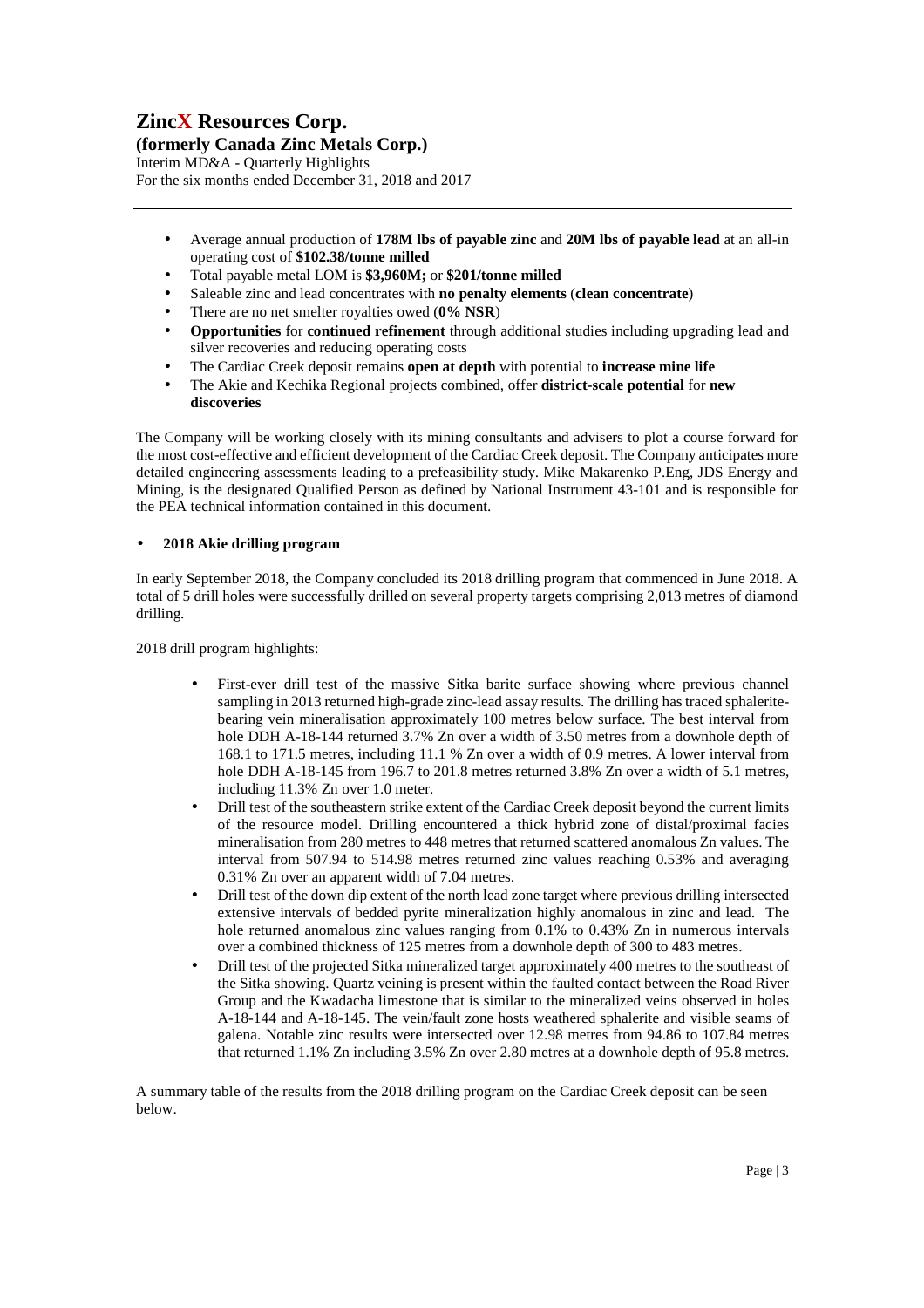### **(formerly Canada Zinc Metals Corp.)**

Interim MD&A - Quarterly Highlights For the six months ended December 31, 2018 and 2017

| <b>Drill Hole</b>       | Zone              | From (m) | To(m)  | Apparent Width $(m)^*$ | Zn(%) |
|-------------------------|-------------------|----------|--------|------------------------|-------|
| $A-18-144$ <sup>H</sup> | <b>Sitka</b>      | 172.72   | 174.59 | 1.87                   | 3.54  |
| incl                    |                   | 172.72   | 173.72 | 1.00                   | 5.76  |
|                         |                   | 186.51   | 187.15 | 0.64                   | 1.53  |
|                         |                   | 196.70   | 201.78 | 5.08                   | 3.79  |
| incl                    |                   | 196.70   | 200.00 | 3.30                   | 5.73  |
| incl                    |                   | 199.01   | 200.00 | 0.99                   | 11.33 |
| $A-18-145$ <sup>H</sup> | <b>Sitka</b>      | 148.13   | 148.76 | 0.63                   | 7.51  |
|                         |                   | 159.40   | 159.80 | 0.40                   | 3.35  |
|                         |                   | 163.37   | 163.83 | 0.46                   | 4.65  |
|                         |                   | 168.05   | 171.55 | 3.50                   | 3.72  |
| incl                    |                   | 168.05   | 168.91 | 0.86                   | 11.09 |
|                         |                   | 175.09   | 175.69 | 0.60                   | 2.36  |
| A-18-147                | <b>SE Zone</b>    | 475.97   | 487.06 | 11.09                  | 0.10  |
|                         |                   | 507.94   | 514.98 | 7.04                   | 0.31  |
| $A-18-148$              | <b>North Lead</b> | 417.25   | 420.21 | 2.96                   | 0.31  |
| $A-18-149$              | Sitka Ext.        | 94.86    | 107.84 | 12.98                  | 1.10  |
| $\cdot$ $\cdot$ $\cdot$ | incl.             | 95.80    | 97.98  | 2.18                   | 3.47  |

\*True widths are unknown at this time

### • **Financing and other activities affecting share capital**

In November and December 2018, the Company completed two consecutive flow-through private placements issuing an aggregate of 3,568,692 flow-through shares at a price of \$0.39 per share for gross proceeds of \$1,391,790. The Company paid cash finder's fees of \$63,896 and regulatory filing fees of \$10,213 in connection with the private placements. The proceeds from the private placements will be used on exploration expenditures in calendar 2019.

142,500 stock options were exercised at a price of \$0.25 per share by employees and consultants of the Company in July 2018 for total proceeds of \$36,025.

220,000 share purchase warrants were exercised at a price of \$0.55 per share in July 2018 for gross proceeds of \$121,000. The warrants were granted under the December 2016 private placement and had an expiry date of December 15, 2018.

860,000 incentive stock options were granted to employees and consultants of the Company, exercisable at a price of \$0.33 per common share for a period of eight years commencing on July 3, 2018.

240,000 incentive stock options were granted to consultants of the Company, exercisable at a price of \$0.39 per common share before January 3, 2020.

In July 2018, the Company received TSX-V approval for the renewal of its Normal Course Issuer Bid ("NCIB") to purchase at market price up to 8,287,534 common shares, being approximately 5% of the Company's issued and outstanding common shares, through the facilities of the TSX-V. The bid commenced on August 1, 2018 and will stay open for another 12 months.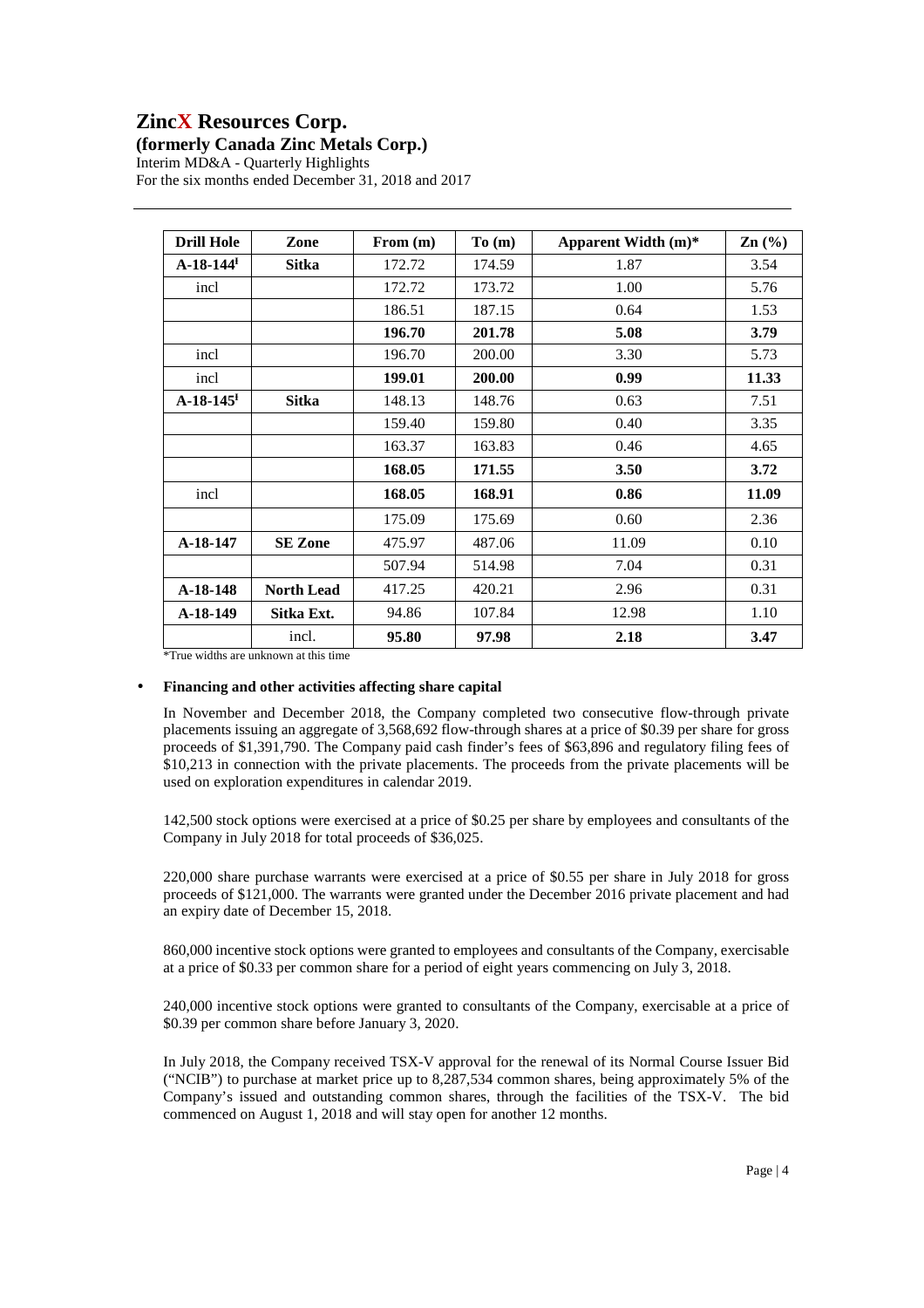### **ZincX Resources Corp. (formerly Canada Zinc Metals Corp.)**

Interim MD&A - Quarterly Highlights For the six months ended December 31, 2018 and 2017

In November 2018, Mr. Hu Xinfu, Vice-President of Tongling Nonferrous Metals Group Holdings Co. Ltd. ("Tongling"), was appointed to the Board of Directors of the Company as an independent director.

At the Company's Annual General and Special Meeting ("AGSM"), shareholders voted to approve an amended and restated Stock Option Plan of the Company. The maximum number of common shares reserved for issuance under the plan was increased to 33,774,275 or 20% of the issued and outstanding common shares as at December 13, 2018.

Summary of exploration expenditures incurred on various properties to December 31, 2018:

|                                                                                                                                                                                                                    | <b>Akie Property</b>                                                           | Kechika Regional            |    | <b>Total</b>                                                                       |
|--------------------------------------------------------------------------------------------------------------------------------------------------------------------------------------------------------------------|--------------------------------------------------------------------------------|-----------------------------|----|------------------------------------------------------------------------------------|
| <b>Acquisition Costs:</b><br>Balance, June 30, 2016, and 2017<br>Cash in lieu of expenditures                                                                                                                      | \$<br>24, 165, 241                                                             | \$<br>336,785<br>(144, 017) | \$ | 24,502,026<br>(144, 017)                                                           |
| Balance, June 30, 2018 and<br><b>December 31, 2018</b>                                                                                                                                                             | \$<br>24,165,241                                                               | \$<br>192,768               | S  | 24,358,009                                                                         |
| Deferred exploration costs:                                                                                                                                                                                        |                                                                                |                             |    |                                                                                    |
| <b>Balance, June 30, 2018</b><br>Camp equipment, depreciation<br>Drilling<br>Geology<br>Geophysics<br>Preliminary Economic Assessment<br>Community consultations<br>Environmental studies and permit<br>compliance | \$<br>44,355,601<br>33,564<br>986,571<br>45,625<br>29,524<br>150,000<br>25,104 | \$<br>4,354,446<br>13,579   | \$ | 48,710,047<br>33,564<br>986,571<br>45,625<br>13,579<br>29,524<br>150,000<br>25,104 |
| <b>Balance, December 31, 2018</b>                                                                                                                                                                                  | \$<br>45,625,989                                                               | \$<br>4,368,025             | \$ | 49,994,014                                                                         |
| <b>Total, June 30, 2018</b>                                                                                                                                                                                        | \$<br>68,520,842                                                               | \$<br>4,547,214             | \$ | 73,068,056                                                                         |
| Total, December 31, 2018                                                                                                                                                                                           | \$<br>69,791,230                                                               | \$<br>4,560,793             | \$ | 74,352,023                                                                         |

### **Exploration Objectives**

Akie Project:

- Continue definition drilling to expand the known extent of the Cardiac Creek deposit; update the current geological and resource models to NI 43-101 standards with all new drill results. Continue to examine trade-off studies to enhance the PEA including additional metallurgical lab testing and targeted geotechnical data acquisition to improve understanding of mine design parameters used in the PEA.
- Continue to evaluate outlying coincident geological/geophysical/geochemical targets for drill target definition.
- Continue to refine the design and costs of the planned underground exploration program. The underground exploration permit remains in good standing until December 2020. The underground exploration program was conceived in order to allow tightly-spaced infill drilling from an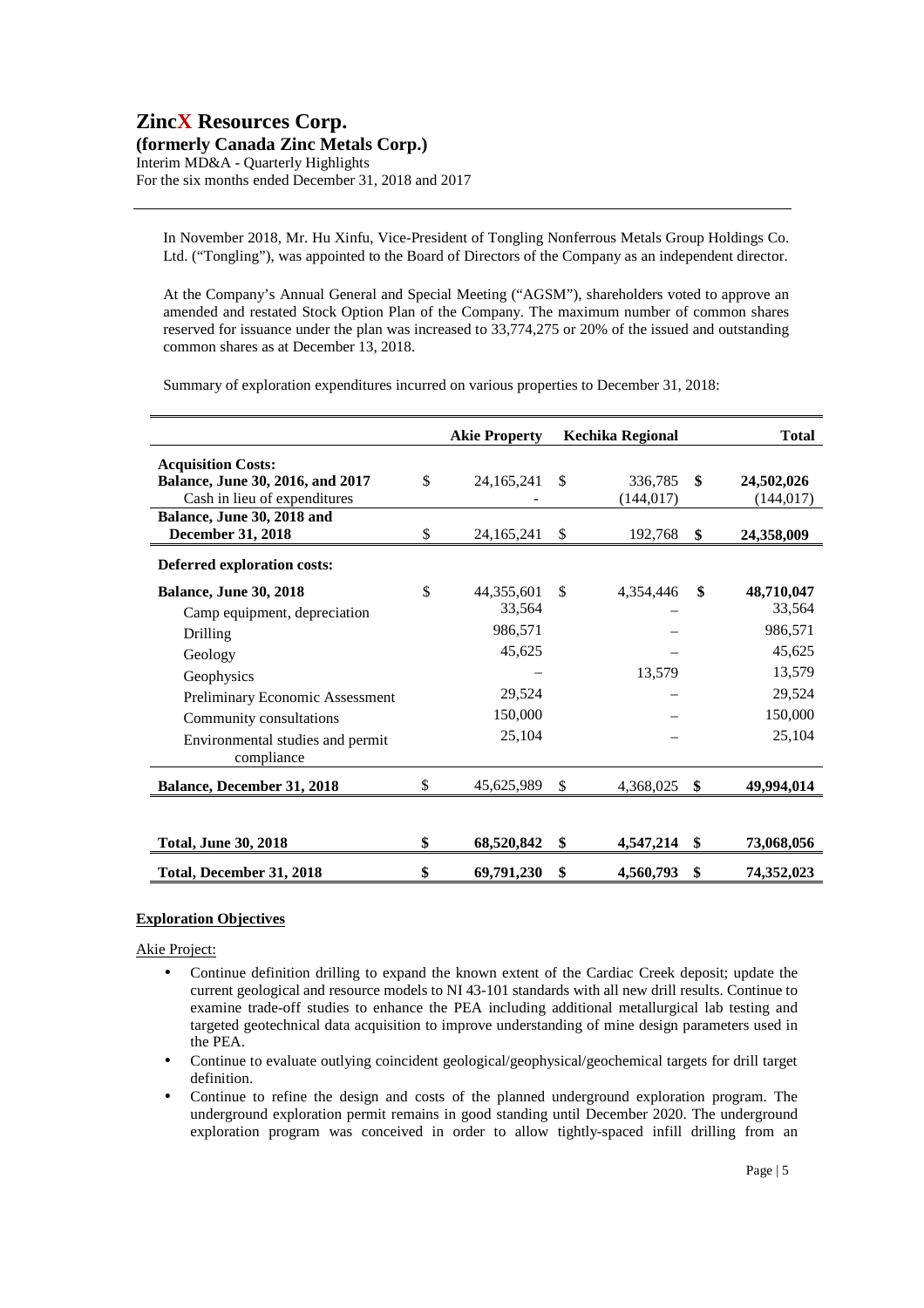### **(formerly Canada Zinc Metals Corp.)**

Interim MD&A - Quarterly Highlights For the six months ended December 31, 2018 and 2017

> underground decline in order to upgrade the current mineral resource to the Indicated and Measured levels of confidence. This would provide sufficient data for a pre-feasibility level of economic assessment of the ore body to be completed and investigate future viability of bulk sampling and mining.

• Continue environmental baseline sampling as required to maintain all related exploration permits in good standing.

### Kechika Regional Project:

- Continue regional synthesis of all historical and modern exploration data to assist with gap analysis and drill target definition.
- Complete follow-up assessment of airborne gravity anomalies from the 2015 geophysical survey on Mt. Alcock and Yuen North.
- Continue to evaluate high priority greenfield targets.
- Refine target selection to identify drill targets.

Kechika Regional Project (Pie Option Properties):

- Continue to work closely with Teck to review and advise on plans for ongoing exploration on the properties.
- Monitor field exploration results and expenditures and option agreement commitments.
- The next planned phase of exploration on the optioned properties is expected to include continued drill testing of the highest priority targets.

### **Results of Operations**

### *Six Months Ended December 31, 2018 and 2017*

During the six months ended December 31, 2018, the Company reported a net loss before comprehensive loss of \$1,153,661 or \$0.007 per share compared to a net loss before comprehensive loss of \$680,404 or \$0.004 per share during the period last year, an increase in net loss of \$473,257. The increase in net loss was due to an increase in general administration expenses of \$239,604 primarily due to an increase in share-based compensation expense of \$202,519 for the stock options granted during the period, an impairment allowance of \$123,507 recognized against a loan receivable and a decrease in deferred tax recovery of \$75,679.

Income reported for the six months ended December 31, 2018 included interest income earned on the Company's cash deposits and short-term investments of \$47,821 (2017 - \$52,660) and administration fees of \$2,892 earned for the use of the Company's Akie camp facilities during the 2018 summer drilling program.

The following expense categories contributed to the increase in operating expenses by \$239,604 during the six months ended December 31, 2018 as compared to the same period of the previous fiscal year:

- Marketing expenses increased by \$171,716 due to increase in advertising and marketing campaigns conducted during the period;
- Office expenses increased by \$4,380 due to timing difference of recognizing insurance premium payments and increased office supplies purchases;
- Share-based compensation expenses increased by \$202,519 as there were 1,100,000 stock options granted during the period to certain employees and consultants of the Company. There were no stock options granted during the comparative period of last fiscal year;
- Wages and benefits increased by \$4,797 as a result of higher salary expenses.

There were no changes in management, administrative and directors' fees during the comparative quarters.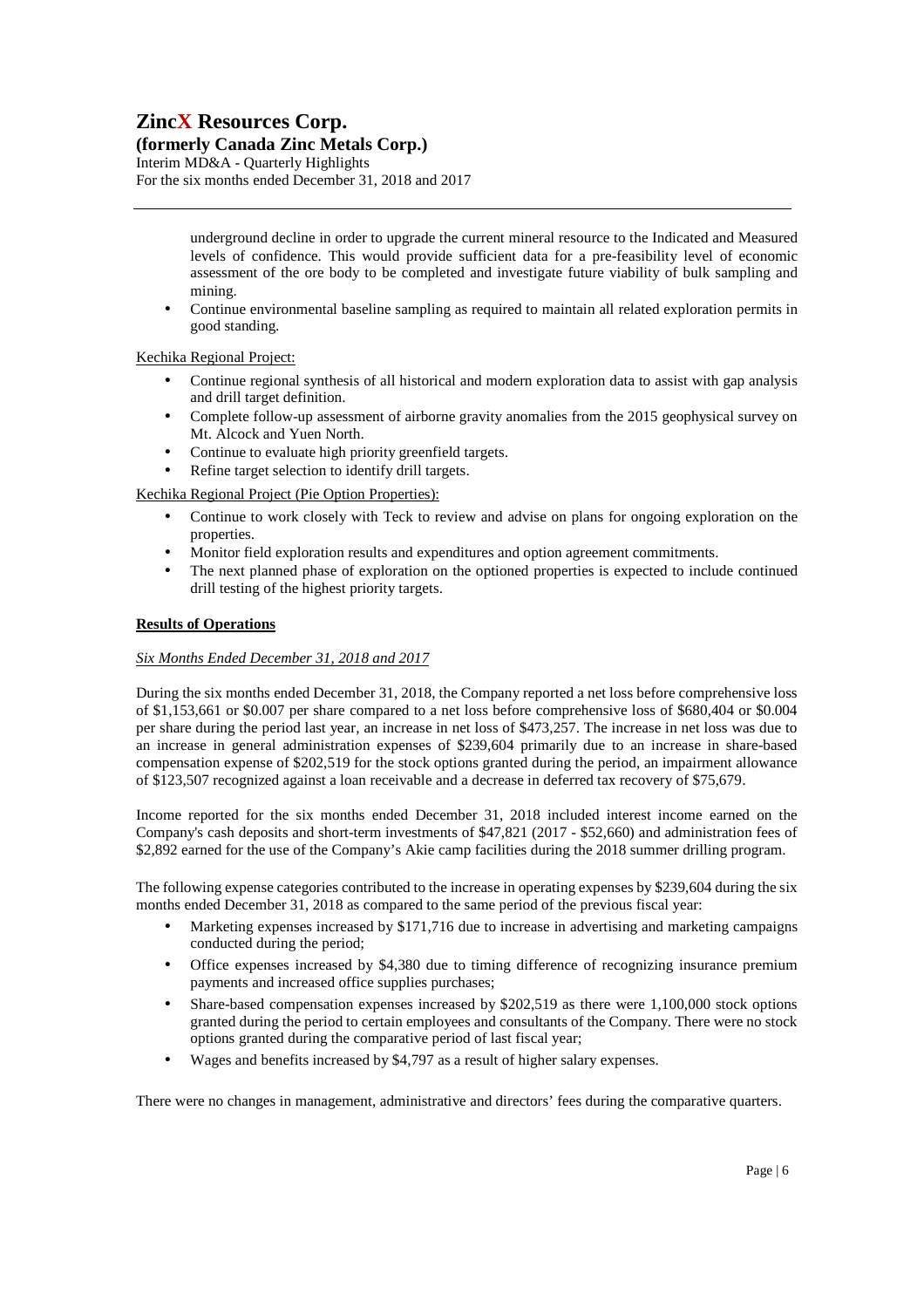### **(formerly Canada Zinc Metals Corp.)**

Interim MD&A - Quarterly Highlights For the six months ended December 31, 2018 and 2017

The above increases were partially offset by decreases in the following categories:

- Bonuses decreased by \$11,828 (please see section Transactions with Related Parties below);
- Consulting fees decreased by \$69,702 as a result of less financial advisory services retained during the period;
- Regulatory fees decreased by \$6,695; during the same period of last fiscal year, the Company incurred additional regulatory fees for a foreign background search on the new appointee to the Board of Directors of the Company. No similar cost was incurred in the current reporting period; and
- Travel and promotion decreased by \$54,655 primarily due to lower promotional expenses. The Company incurred higher promotional expenses for participating in a number of mining investment forums and conferences in Asia and Europe in fall 2017. No similar expenses incurred in the current 6 month reporting period. Travel expenses increased slightly by \$2,516 as a result of investors' site visits to the Company's Akie camp in summer 2018.

### *Three Months Ended December 31, 2018 and 2017*

During the three months ended December 31, 2018, the Company reported a net loss before comprehensive loss of \$436,710 compared to a net loss of \$555,023 during the same period last year, a decrease in net loss of \$118,313 primarily due to a decrease in general administration expenses of \$117,656.

The decrease in administration expenses was a result of decreases in bonuses of \$11,828, consulting fees of \$35,955, depreciation of office equipment and furniture of \$125, recovery of previously accrued flow-through taxes of \$187, investor relations of \$1,367, office and miscellaneous of \$3,662, regulatory fees of \$1,950, share-based compensation of \$6,514, travel and promotion of \$94,728 and wages and benefits of \$52,118.

Consulting fees decreased as a result of less financial advisory services retained during the period as compared to the same quarter last year.

The Company also conducted fewer promotional events in the current fiscal year as compared to the same quarter last year, when the Company participated in a mining investment conference in Asia and conducted road shows for European investors.

Wages and benefits expenses decreased due to lower payroll expenses as compared to the same quarter of last fiscal year.

Marketing expenses increased by \$89,856 as a result of marketing campaigns to increase investor awareness.

### **Liquidity and capital resources**

The Company's working capital position remains strong with cash of \$1,540,121 and GIC investments of \$2,525,818 as at December 31, 2018. Management believes that the Company has sufficient funds to meet its current obligations as they become due and to fund its exploration projects and administrative overhead for the next twelve months.

At December 31, 2018, the Company reported working capital of \$3,773,685 compared to working capital of \$4,789,053 at June 30, 2018, representing a decrease in working capital of \$1,015,368. The decrease in working capital was a result of the Company's GIC investments redemption to fund general administration expenses and exploration activities of the Company, partially offset by proceeds of the flow-through private placements closed during the period.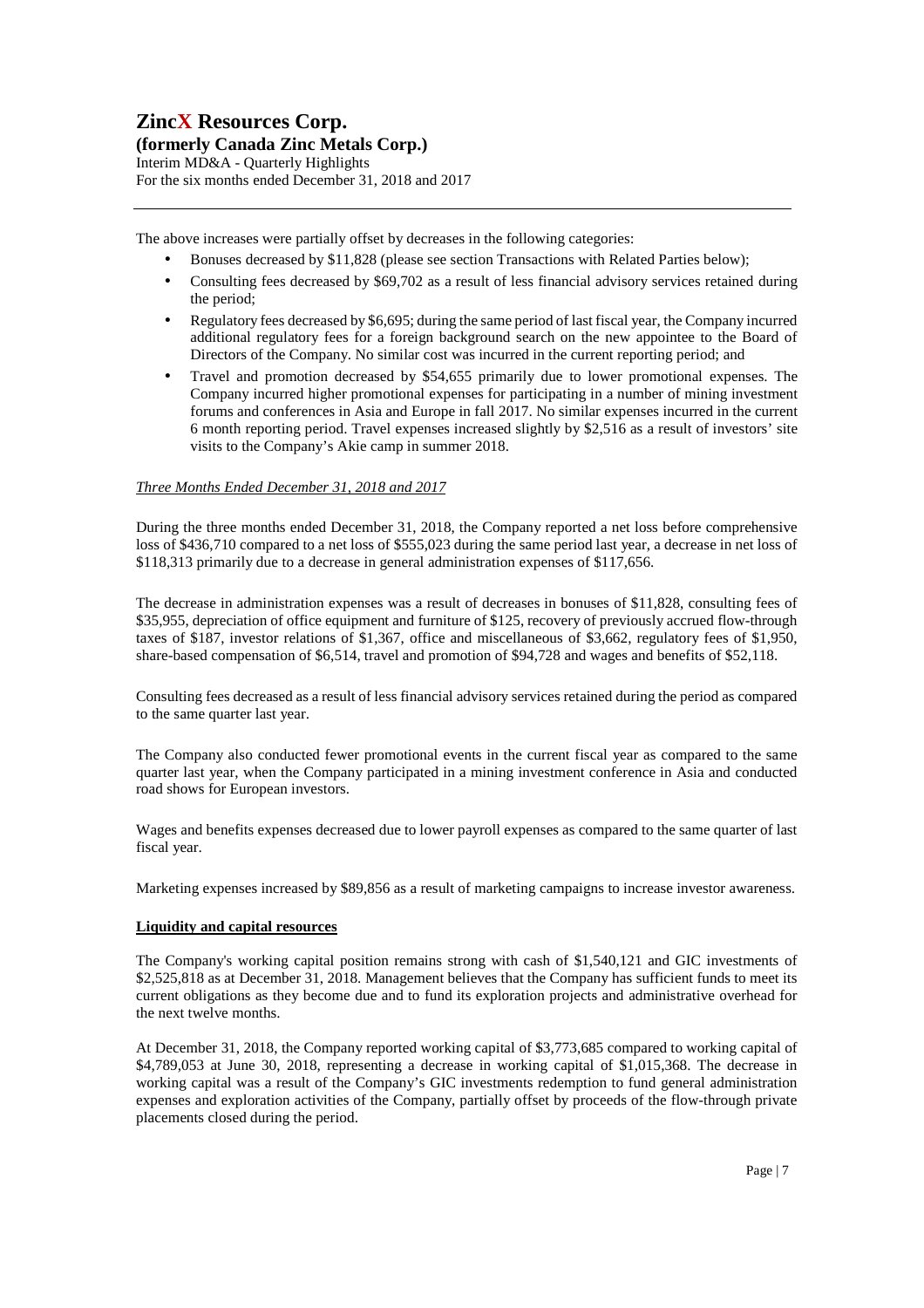**(formerly Canada Zinc Metals Corp.)** 

Interim MD&A - Quarterly Highlights For the six months ended December 31, 2018 and 2017

Cash deposits increased by \$391,241 from \$1,148,880 at June 30, 2018 to \$1,540,121 at December 31, 2018.

During the six months ended December 31, 2018, the Company utilized its cash and cash equivalents as follows:

- (a ) the Company used \$1,146,796 of its cash in operating activities compared to \$960,972 during the same period last year;
- (b ) exploration expenditures during the period were \$1,445,929 compared to \$2,137,818 last year;
- (c ) there were no capital expenditures during the period compared to \$30,363 spent on the purchase of camp fixtures and office furniture during the same period last year;
- (d ) there were no sale or purchases of marketable securities as compared to the same period in fiscal 2018 when the Company generated \$58,525 on sale of marketable securities;
- (e ) the Company redeemed \$1,496,233 (2017 invested \$200,000) from its GIC investments to fund the exploration program and received interest of \$13,027 (2017 –\$10,492) on the redemption;
- (f ) \$1,391,790 (2017 \$1,521,773) was raised in the private placements, all of which committed to flowthrough agreements with investors. \$74,109 (2017 - \$100,903) was paid in share issuance costs in connection with the private placements;
- (g ) aggregate of 142,500 stock options were exercised by employees and consultants of the Company for total gross proceeds of \$36,025 (2017 - \$2,300);
- (h ) 220,000 share purchase warrants were exercised for total gross proceeds of \$121,000 (2017 \$Nil); and
- (i ) no common shares of the Company were repurchased under the NCIB during the period (2017 \$3,508).

The Company's current assets excluding cash consisted of the following:

|                                          | December 31, 2018 |           | June 30, 2018 |
|------------------------------------------|-------------------|-----------|---------------|
| Government sales tax credits             | \$                | 92,522    | 44,750<br>S   |
| Interest accrued on reclamation deposits |                   | 2,932     | 421           |
| Prepaid expenses                         |                   | 40,476    | 65,439        |
| Loan receivable including interest       |                   |           | 118,466       |
| Marketable securities at fair value      |                   | 43,025    | 57,150        |
| GIC investments                          |                   | 2,525,818 | 4,004,314     |

The \$100,000 loan receivable was advanced under a promissory note bearing interest at a rate of 10% per annum with an original 6 month term that was extended for an additional 12 month period until February 25, 2018. After February 25, 2018, management agreed to extend the repayment of the loan and the accumulated interest until the debtor finalizes a significant financing that is currently awaiting completion. The loan and the accumulated interest remained unpaid as at December 31, 2018 and as of the date of this MD&A. During the six months ended December 31, 2018, management of the Company made the assessment of the credit risk on the loan and recognized a loss allowance of \$123,507 (2017 - \$Nil) against the amount of the loan principal and accumulated interest.

The Company holds a few GIC investments with the principal amount totalling \$2,503,767 yielding average fixed interest rates of 2.24%, one of which has a value of \$1,000,000 and is non-redeemable until June 1, 2019. At December 31, 2018, the GIC investments accumulated interest of \$22,051.

Current liabilities as at December 31, 2018 consisted of trade payables and accrued liabilities of \$144,232 (June 30, 2018 - \$417,914), of which \$106,044 (June 30, 2018 - \$301,570) were exploration payables, due to related parties of \$34,344 (June 30, 2018 - \$Nil) and a flow-through premium liability of \$292,633 (June 30, 2018 - \$232,453) recorded in connection with the recently completed November-December 2018 flow-through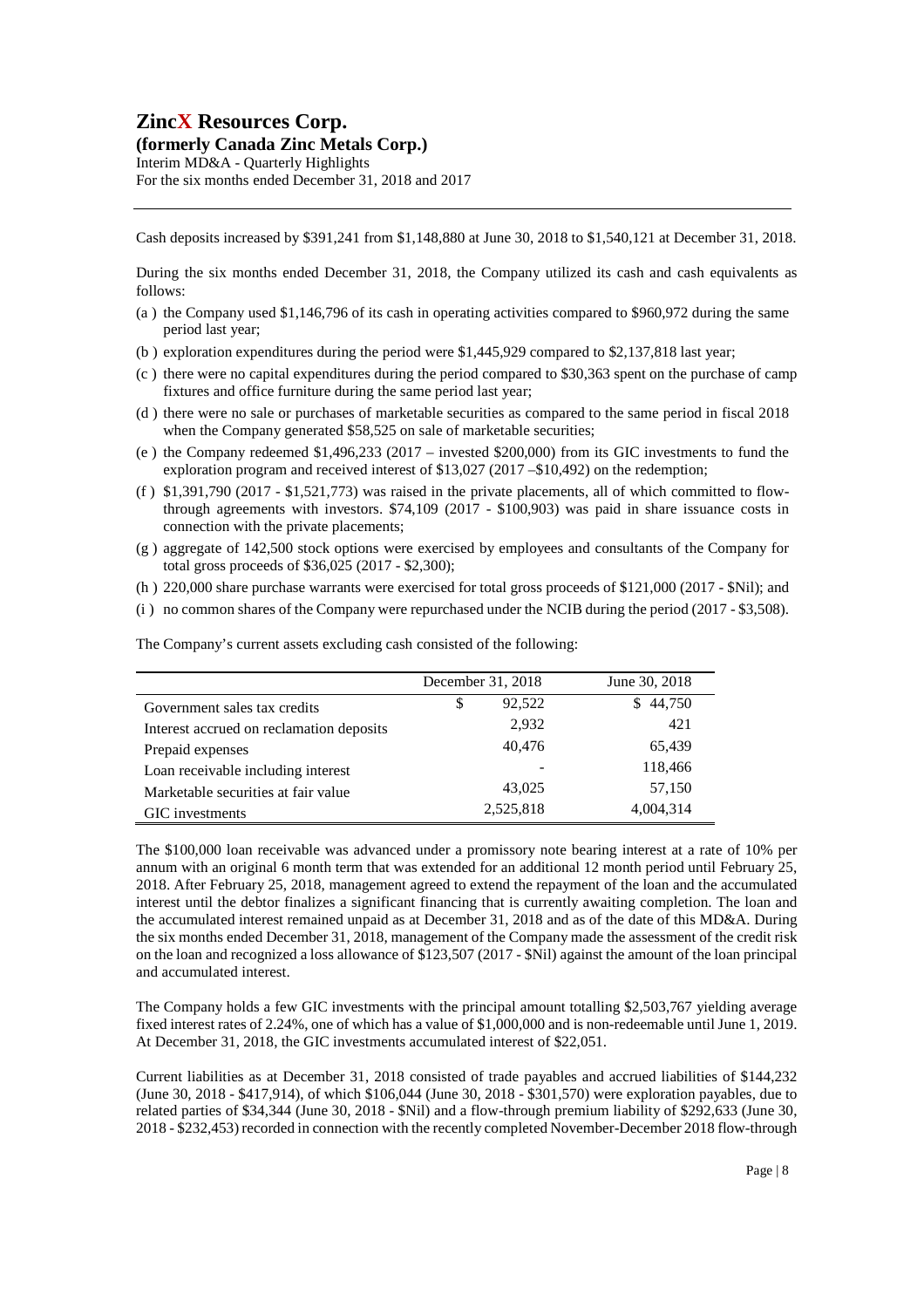#### **(formerly Canada Zinc Metals Corp.)**  Interim MD&A - Quarterly Highlights

For the six months ended December 31, 2018 and 2017

private placements. The flow-through premium liability does not represent cash liability to the Company and will be fully amortized by December 2019 after the Company incurs qualifying flow-through exploration expenditures of \$1,391,790.

The other sources of funds potentially available to the Company are through the exercise of outstanding stock options and share purchase warrants. See Item 1.15 – Other Requirements – Summary of Outstanding Share Data. There can be no assurance, whatsoever, that any or all these outstanding exercisable securities will be exercised.

The Company has and may continue to have capital requirements in excess of its currently available resources. In the event the Company's plans change, its assumptions change or prove inaccurate, or its capital resources in addition to projected cash flow, if any, prove to be insufficient to fund its future operations, the Company may be required to seek additional financing. Although the Company has been successful in raising the above funds, there can be no assurance that the Company will have sufficient financing to meet its future capital requirements or that additional financing will be available on terms acceptable to the Company in the future.

The Company's overall success will be affected by its current or future business activities. The Company is currently in the process of acquiring and exploring its interests in resource properties and has not yet determined whether these properties contain mineral deposits that are economically recoverable. The continued operations of the Company and the recoverability of expenditures incurred in these resource properties are dependent upon the existence of economically recoverable reserves, securing and maintaining title and beneficial interest in the properties, obtaining necessary financing to explore and develop the properties, and upon future profitable production or proceeds from disposition of the resource properties.

The Company is exposed in varying degrees to a variety of financial instrument related risks, including price risk with respect to commodity and equity prices. The Company closely monitors certain commodity prices, individual equity movements, and the stock market to determine the appropriate course of action to be taken by the Company. For further discussion of financial risks, please refer to Note 16 of the condensed consolidated interim financial statements for the six months ended December 31, 2018.

### Transactions with related parties

The remuneration of directors and other key management personnel during the six months ended December 31, 2018 and 2017 were as follows:

| December 31,                            | 2018          | 2017          |
|-----------------------------------------|---------------|---------------|
|                                         |               |               |
| Bonuses (iv)                            | \$<br>30,256  | \$<br>42,084  |
| Consulting fees (iv)                    | 7,500         | 7,500         |
| Directors fees (ii)                     | 20,000        | 20,000        |
| Exploration and evaluation expenditures |               |               |
| $(geological$ consulting) $(v)$         | 75,000        | 75,000        |
| Management fees (i)                     | 177,000       | 177,000       |
| Other employment benefits (vii)         | 15,312        | 15,118        |
| Share-based compensation (vi)           |               | 3,130         |
| Total                                   | \$<br>325,068 | \$<br>339,832 |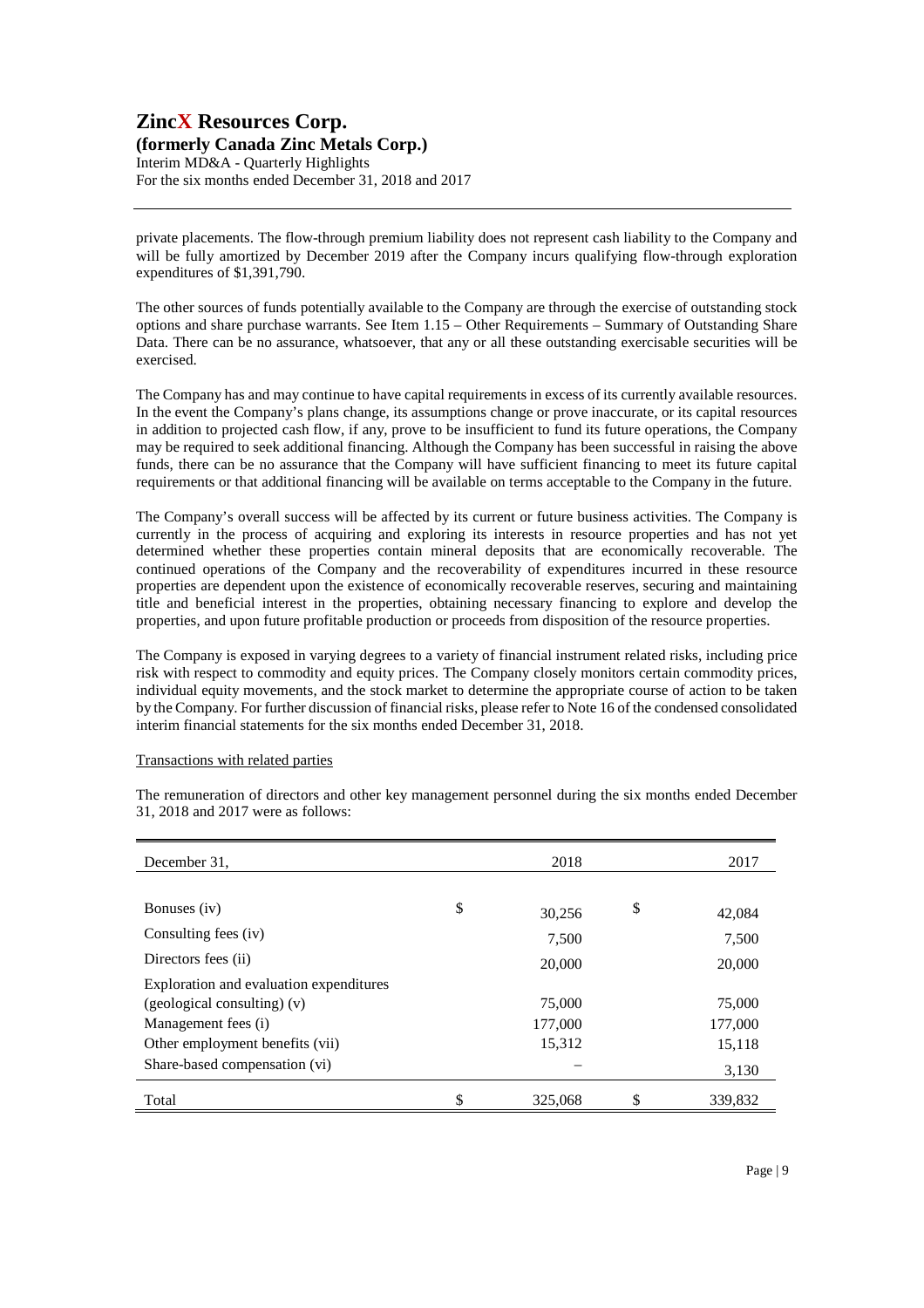### **(formerly Canada Zinc Metals Corp.)**

Interim MD&A - Quarterly Highlights For the six months ended December 31, 2018 and 2017

(i) Pursuant to a management and administrative services agreement amended effective July 1, 2011 and May 1, 2014 with Varshney Capital Corp. ("VCC"), a company with two common directors, Peeyush Varshney and Praveen Varshney, the Company agreed to pay monthly management and administrative fees of \$29,500 and \$5,000, respectively.

During the six months ended December 31, 2018, the Company paid \$177,000 (2017 – \$177,000) for management fees and  $$30,000 (2017 - $30,000)$  for administrative fees to VCC;

- (ii) the Company paid \$20,000 (2017 \$20,000) in directors' fees to four directors of the Company John Thomas, Marco Strub, Peeyush Varshney and Praveen Varshney;
- (iii) the Company accrued \$30,256 (2017 \$42,084) in bonuses to VCC;
- (iv) the Company paid \$7,500 (2017 \$7,500) for consulting fees to Sircon AG, a company controlled by Marco Strub, a director of the Company ;
- (v) the Company paid or accrued exploration and evaluation costs of \$75,000 (2017 \$75,000) for geological consulting fees to to Ridgeview Resources Ltd., a company controlled by Ken MacDonald, VP of Exploration of the Company, of which \$68,750 (2017 - \$62,500) was capitalized as exploration and evaluation costs and \$6,250 (2017 - \$12,500) was expensed as consulting fees;
- (vi) share-based compensation is the fair value of share options that have been granted to directors and executive officers and the related compensation expense recognized over the vesting periods; and
- (vii) other employment benefits included life insurance and health benefits for the CEO and health benefits for the CFO of the Company.

As at December 31, 2018, \$30,256 (June 30, 2018 - \$Nil) was due to VCC in bonus payable and \$4,088 (June 30, 2018 - \$Nil) was due to CEO of the Company for reimbursement of regulatory filing fees paid on behalf of the Company. The amounts were paid subsequent to December 31, 2018.

### **Changes in accounting policies**

#### *IFRS 9 - Financial Instruments ("IFRS 9")*

As at July 1, 2018, the Company adopted all of the requirements of IFRS 9, which replaced IAS 39 Financial Instruments: Recognition and Measurement ("IAS 39"). IFRS 9 introduces extensive changes to IAS 39's guidance on the classification and measurement of financial assets and a new "expected credit loss model" for the impairment of financial assets. IFRS 9 also provides new guidance on the application of hedge accounting. The standard was effective for annual periods beginning on or after January 1, 2018.

Most of the requirements in IAS 39 for classification and measurement of financial liabilities were carried forward in IFRS 9, so the Company's accounting policy with respect to financial liabilities is substantially unchanged.

As a result of adopting this standard, the Company has changed its accounting policy for financial assets retrospectively, for assets that were recognized at the date of application. An assessment has been made and the impact to the Company's consolidated financial statements was to reclassify its available-for-sale marketable securities to fair value through profit or loss. The Company adopted IFRS 9 retrospectively without restatement of comparative amounts resulting in a reclassification of \$6,731 from accumulated other comprehensive loss to deficit on July 1, 2018. Future changes in the fair value of these marketable securities will be recorded directly in profit or loss. No other differences of any significance have been noted in relation to the adoption of IFRS 9.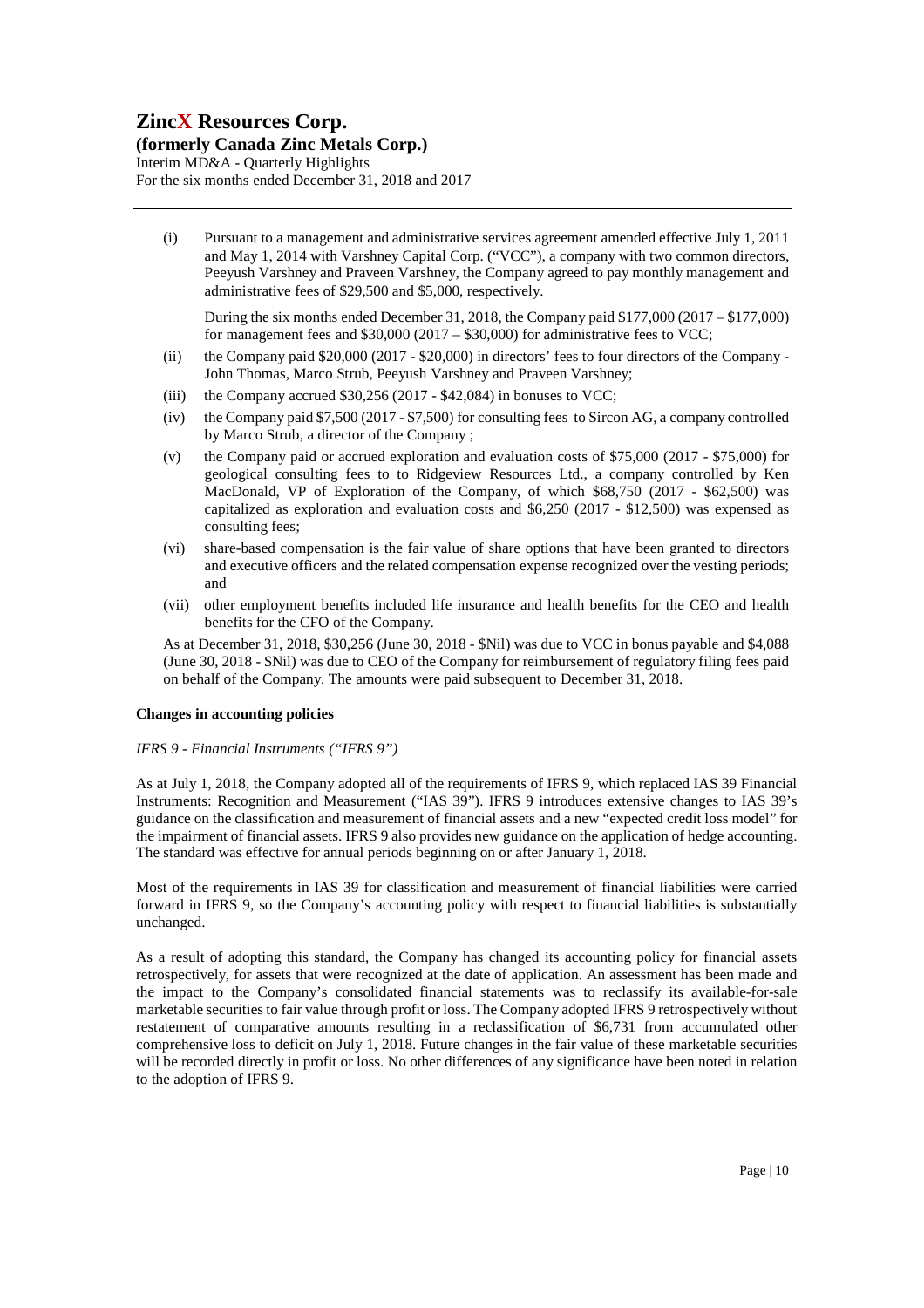### **(formerly Canada Zinc Metals Corp.)**

Interim MD&A - Quarterly Highlights For the six months ended December 31, 2018 and 2017

The following are new accounting policies for financial assets under IFRS 9. All other aspects of our accounting policies for financial instruments as disclosed in Note 2 to the audited consolidated financial statements for the year ended June 30, 2018 are unaffected.

The Company classifies its financial assets in the following categories: at fair value through profit or loss ("FVTPL"), at fair value through other comprehensive income ("FVTOCI") or at amortized cost.

The classification depends on the purpose for which the financial assets were acquired. Management determines the classification of its financial assets at initial recognition.

#### *Financial assets at FVTPL*

Financial assets carried at FVTPL are initially recorded at fair value and transaction costs are expensed in the income statement. Realized and unrealized gains and losses arising from changes in the fair value of the financial asset held at FVTPL are included in the income statement in the period in which they arise.

#### *Financial assets at FVTOCI*

Investments in equity instruments at FVTOCI are initially recognized at fair value plus transaction costs. Subsequently, they are measured at fair value, with gains and losses arising from changes in fair value recognized in other comprehensive income. There is no subsequent reclassification of fair value gains and losses to profit or loss following the de-recognition of the investment.

#### *Financial assets at amortized cost*

Financial assets at amortized cost are initially recognized at fair value and subsequently carried at amortized cost less any impairment. They are classified as current assets or non-current assets based on their maturity date.

Financial assets are derecognized when they mature or are sold, and substantially all the risks and rewards of ownership have been transferred. Gains and losses on de-recognition of financial assets classified as FVTPL or amortized cost are recognized in the income statement. Gains or losses on financial assets classified as FVTOCI remain within accumulated other comprehensive income.

#### *Impairment of financial assets at amortized cost*

The Company recognizes a loss allowance for expected credit losses on financial assets that are measured at amortized cost. At each reporting date, the loss allowance for the financial asset is measured at an amount equal to the lifetime expected credit losses if the credit risk on the financial asset has increased significantly since initial recognition. If at the reporting date, the financial asset has not increased significantly since initial recognition, the loss allowance is measured for the financial asset at an amount equal to twelve month expected credit losses.

Impairment losses on financial assets carried at amortized cost are reversed in subsequent periods if the amount of the loss decreases and the decrease can be objectively related to an event occurring after the impairment was recognized.

The Company completed an assessment of its consolidated financial instruments as at January 1, 2018. The following table shows the original classification under IAS 39 and the new classification under IFRS 9.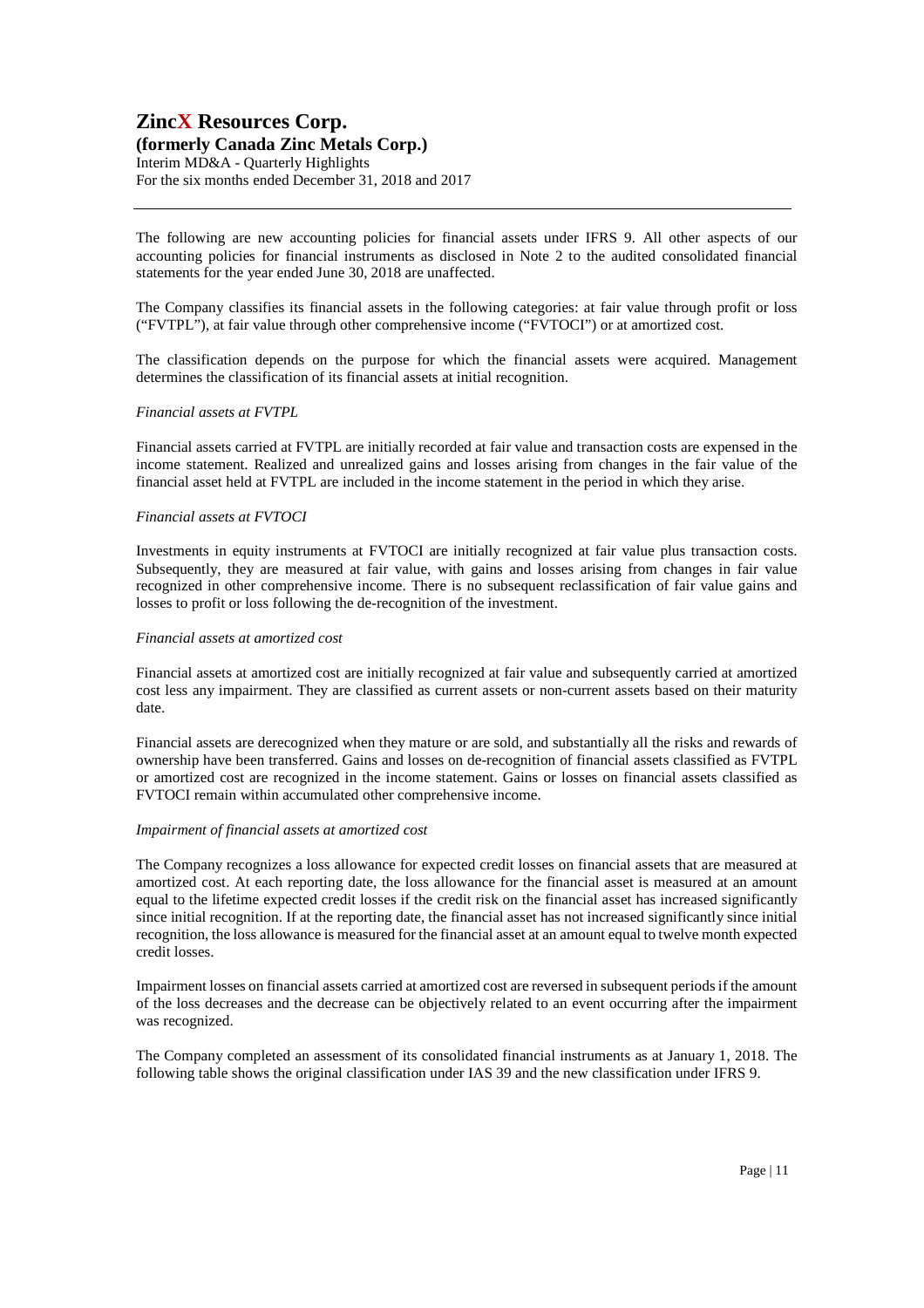### **ZincX Resources Corp. (formerly Canada Zinc Metals Corp.)**

Interim MD&A - Quarterly Highlights For the six months ended December 31, 2018 and 2017

|                              | Original classification                 | New classification                      |
|------------------------------|-----------------------------------------|-----------------------------------------|
|                              | <i>IAS</i> 39                           | IFRS 9                                  |
| <b>Financial assets</b>      |                                         |                                         |
| Cash                         | Financial assets - FVTPL                | Financial assets - FVTPL                |
| Receivables                  | Loans and receivables - amortized cost  | Loans and receivables - amortized       |
|                              |                                         | cost                                    |
| Loan receivable              | Loans and receivables - amortized cost  | Loans and receivables - amortized       |
|                              |                                         | cost                                    |
| Marketable securities        | Available-for-sale – FVTOCI             | Financial assets - FVTPL                |
| Investments                  | Financial assets - FVTPL                | Financial assets - FVTPL                |
| <b>Financial liabilities</b> |                                         |                                         |
| Trade payables and           | Other financial liabilities - amortised | Other financial liabilities - amortised |
| accrued liabilities          | cost                                    | cost                                    |

*IFRS 15 – Revenue from Contracts with Customers ("IFRS 15")* 

On July 1, 2018, the Company adopted IFRS 15, which supersedes IAS 18 – Revenue ("IAS 18"). IFRS 15 establishes a single five-step model framework for determining the nature, amount, timing and uncertainty of revenue and cash flows arising from a contract with a customer. The standard is effective for annual periods beginning on or after January 1, 2018.

The Company is a junior mining exploration company and it currently does not generate any revenue from contracts with customers. Therefore, the adoption of this standard did not have any significant impact on the Company's interim financial statements.

### *IFRS 16 – Leases ("IFRS 16")*

IFRS 16, Leases, new standard contains a single lessee accounting model, eliminating the distinction between operating and financing leases from the perspective of the lessee. The accounting requirements from the perspective of the lessor remains largely in line with previous IAS 17 requirements, effective for annual reporting periods beginning on or after January 1, 2019.

Other accounting standards or amendments to existing accounting standards that have been issued but have future effective dates are either not applicable or are not expected to have a significant impact on the Company's financial statements.

### **Summary of outstanding share data as at February 15, 2019:**

- (1) Authorized: Unlimited common shares without par value
- (2) Issued and outstanding: 169,319,375 (3) Share options: 10,180,000 (4) Share purchase warrants 725,500